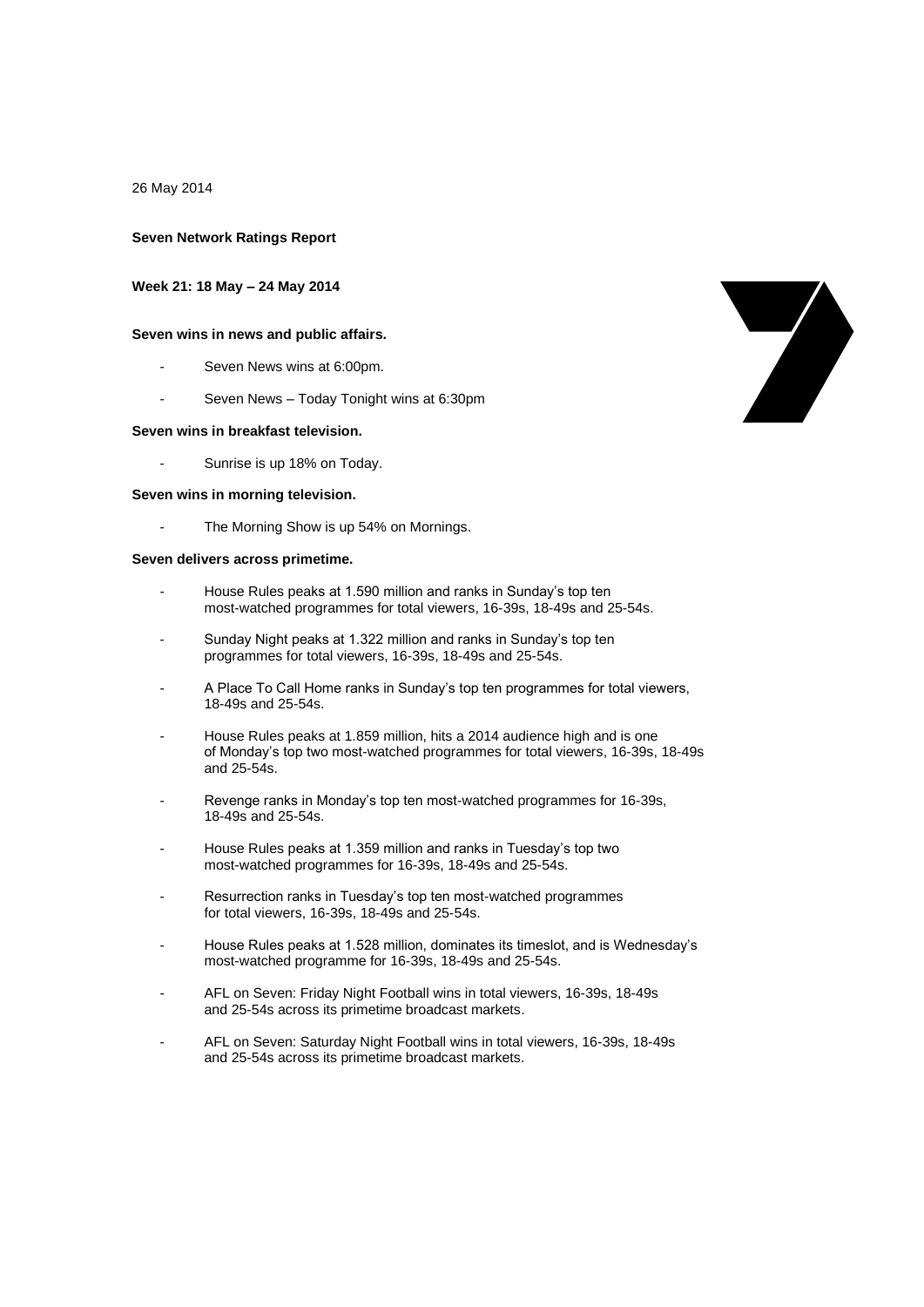| Live and As-Live Data                                                                                  |                                                                                                                                     |
|--------------------------------------------------------------------------------------------------------|-------------------------------------------------------------------------------------------------------------------------------------|
| <b>Week 21 Primetime Shares</b>                                                                        |                                                                                                                                     |
| ABC1:<br>Seven:<br>Nine:<br>Ten:<br>SBS1:                                                              | 12.7%<br>21.1%<br>22.2%<br>11.7%<br>4.2%                                                                                            |
| ABC2:<br>ABC3:<br>ABC News 24:<br>7TWO:<br>7mate:<br>GO!:<br>Gem:<br>One:<br>Eleven:<br>SBS2:<br>NITV: | 2.8%<br>0.9%<br>1.1%<br>3.7%<br>4.2%<br>5.3%<br>3.4%<br>2.7%<br>2.9%<br>0.9%<br>0.2%                                                |
|                                                                                                        | Week 21 Combined Multiple Channels Primetime Shares                                                                                 |
| ABC1:<br>Seven:<br>Nine:<br>Ten:<br>SBS:                                                               | 17.5%<br>29.1%<br>30.9%<br>17.2%<br>5.3%<br>Oztam Data. Share data for ABC, 7, 9, 10 and SBS represent network (aggregate) figures. |
|                                                                                                        |                                                                                                                                     |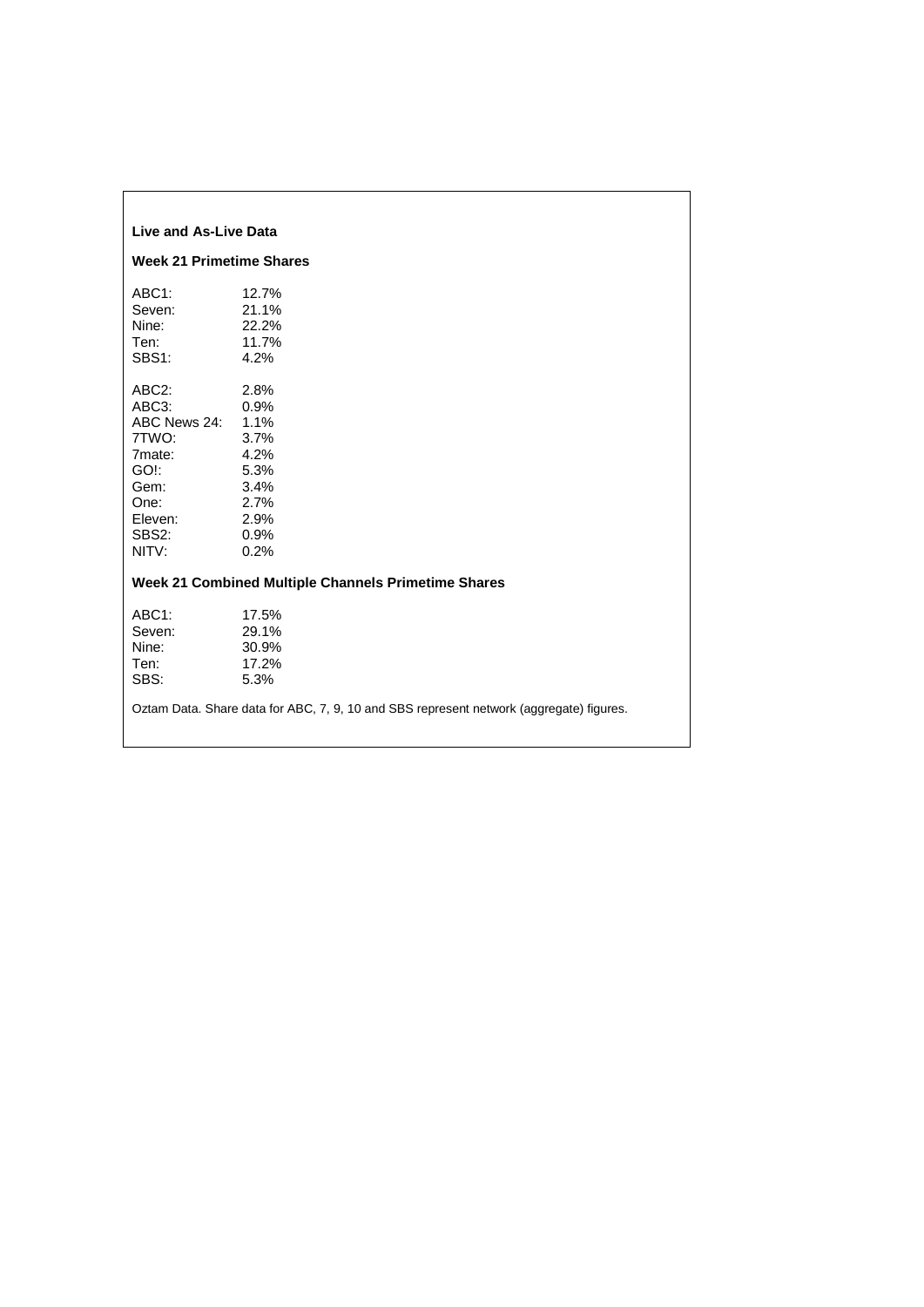## **Primetime audience demographics for primary channels**

| 6:00pm-midnight Week 21, 2014 |       |       |       |            |            |  |  |  |
|-------------------------------|-------|-------|-------|------------|------------|--|--|--|
| <b>Audience shares</b>        | Seven | Nine  | Ten   | <b>ABC</b> | <b>SBS</b> |  |  |  |
| All People                    | 21.1% | 22.2% | 11.7% | 12.7%      | 4.2%       |  |  |  |
| $16 - 39s$                    | 20.1% | 22.4% | 15.2% | 5.4%       | 2.8%       |  |  |  |
| $18 - 49s$                    | 20.7% | 23.7% | 14.3% | 6.0%       | 3.0%       |  |  |  |
| $25 - 54s$                    | 20.8% | 24.5% | 13.8% | 7.2%       | 3.4%       |  |  |  |

# **Primetime audience demographics for digital channels**

| 6:00pm-midnight Week 21, 2014 |              |        |        |            |
|-------------------------------|--------------|--------|--------|------------|
| <b>Audience shares</b>        | <b>Total</b> | 16-39s | 18-49s | $25 - 54s$ |
| 7TWO                          | $3.7\%$      | 2.1%   | 2.4%   | 2.6%       |
| 7 <sub>mate</sub>             | 4.2%         | 7.3%   | 6.3%   | 5.7%       |
| GO!                           | 5.3%         | 7.6%   | 6.9%   | 6.0%       |
| Gem                           | 3.4%         | 3.1%   | 3.2%   | 3.3%       |
| GO!:                          | 2.7%         | 3.4%   | 3.4%   | 3.3%       |
| Eleven                        | 2.9%         | 4.6%   | 4.2%   | 3.9%       |
| ABC <sub>2</sub>              | 2.8%         | 3.4%   | 3.0%   | 2.8%       |
| ABC3                          | $0.9\%$      | 0.5%   | 0.5%   | 0.4%       |
| ABC News 24                   | 1.1%         | 0.7%   | 0.9%   | 0.9%       |
| SBS <sub>2</sub>              | $0.9\%$      | 1.3%   | 1.2%   | 1.2%       |
| <b>NITV</b>                   | 0.2%         | 0.1%   | 0.2%   | 0.2%       |

# **Primetime audience demographics for combined audiences of all channels**.

| 6:00pm-midnight Week 21, 2014 |       |       |       |            |            |  |  |  |
|-------------------------------|-------|-------|-------|------------|------------|--|--|--|
| <b>Audience shares</b>        | Seven | Nine  | Ten   | <b>ABC</b> | <b>SBS</b> |  |  |  |
| All People                    | 29.1% | 30.9% | 17.2% | 17.5%      | 5.3%       |  |  |  |
| 16-39s                        | 29.4% | 33.1% | 23.1% | 10.1%      | 4.3%       |  |  |  |
| 18-49s                        | 29.4% | 33.8% | 21.9% | 10.4%      | 4.4%       |  |  |  |
| $25 - 54s$                    | 29.1% | 33.8% | 21.0% | 11.3%      | 4.8%       |  |  |  |

FTA Channels and Total TV

Copyright Oztam Data: Consolidated (Live + As Live + TSV) and Overnight (Live + As Live).

# **Primetime Programming Analysis**

## **Sunday**

- Seven wins in breakfast television. Weekend Sunrise is up 13% on Weekend Today in total viewers.
- Seven wins in primetime on digital channels.
	- 7mate is the most-watched digital channel for total viewers, 16-39s, 18-49s and 25-54s.
- Seven scores in the most-watched programmes:

| <b>All People</b>    |    | $25 - 54s$           |     |
|----------------------|----|----------------------|-----|
| Seven News           | #4 | House Rules          | #4  |
| <b>House Rules</b>   | #5 | Seven News           | #6  |
| <b>Sunday Night</b>  | #6 | <b>Sunday Night</b>  | #7  |
| A Place To Call Home | #8 | A Place To Call Home | #9  |
| 16-39s               |    | 18-49s               |     |
| House Rules          | #4 | House Rules          | #3  |
| Seven News           | #6 | Seven News           | #6  |
| <b>Sunday Night</b>  | #7 | <b>Sunday Night</b>  | #7  |
|                      |    | A Place To Call Home | #10 |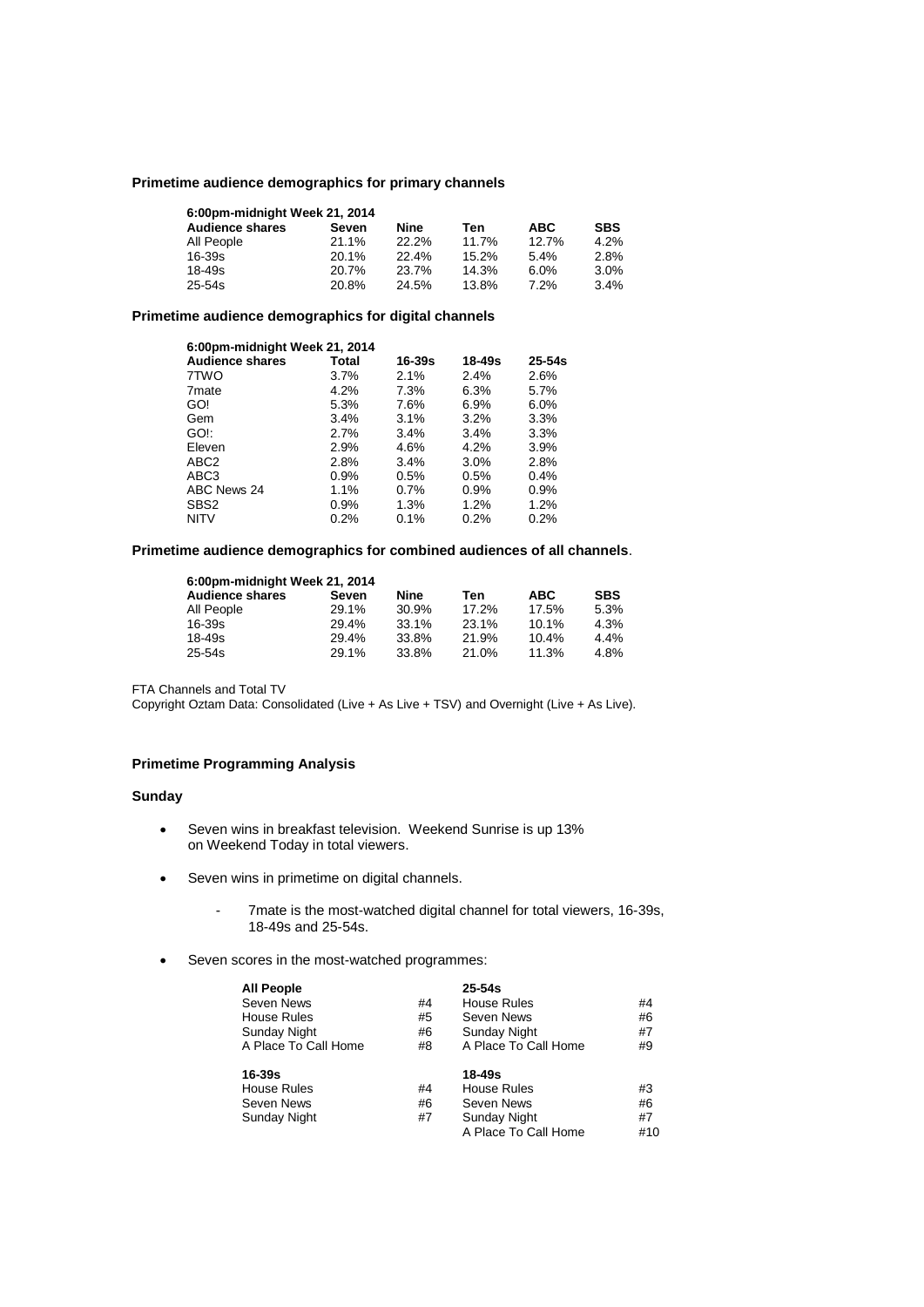- **Seven News** (1.343 million).
- **House Rules** (1.271 million) peaks at 1.590 million and ranks in Sunday's top ten most-watched programmes for total viewers, 16-39s, 18-49s and 25-54s – 25 share in 16-39s, 27 share in 18-49s and 25 share in 25-54s.
- **Sunday Night** (0.926 million) peaks at 1.322 million and ranks in Sunday's top ten programmes for total viewers, 16-39s, 18-49s and 25-54s.
- **A Place To Call Home** (0.852 million) ranks in Sunday's top ten programmes for total viewers, 18-49s and 25-54s.

### **Monday**

- **Seven wins in news.**
- Seven wins in breakfast television. Sunrise is up 24% on Today and up 1323% on Wake Up in total viewers.
- Seven wins in morning television. The Morning Show is up 86% on Mornings and up 304% on Studio 10.
- Million Dollar Minute wins at 5:30pm.
- Seven scores in the most-watched programmes:

| <b>All People</b>          |    | $25 - 54s$    |     |
|----------------------------|----|---------------|-----|
| House Rules                | #2 | House Rules   | #2  |
| Seven News                 | #3 | Revenge       | #9  |
| Seven News - Today Tonight | #7 | Seven News    | #10 |
| Home and Away              | #9 |               |     |
| $16-39s$                   |    | 18-49s        |     |
| <b>House Rules</b>         | #2 | House Rules   | #2  |
| Revenge                    | #6 | Revenge       | #6  |
| Home and Away              | #7 | Home and Away | #8  |

- **Seven News** (1.298 million). Seven News wins network up 55,000 viewers on Nine News, a 4% audience advantage.
- **Seven News – Today Tonight** (1.132 million).
- **Home and Away** (1.010 million) ranks in Monday's top ten most-watched programmes for total viewers, 16-39s, 18-49s and 25-54s.
- **House Rules** (1.487 million) peaks at 1.859 million, hits a 2014 audience high and is one of Monday's top two most-watched programmes for total viewers,16-39s, 18-49s and 25-54s – 27 share in total viewers, 30 share in 16-39s, 30 share in 18-49s and 29 share in 25-54s.
- **Revenge** (0.801 million) ranks in Monday's top ten most-watched programmes for 16-39s, 18-49s and 25-54s.

### **Tuesday**

- Seven wins in news and public affairs.
- Seven wins in breakfast television. Sunrise is up 17% on Today and up 825% on Wake Up.
- Seven wins in morning television. The Morning Show is up 51% on Mornings and up 226% on Studio 10.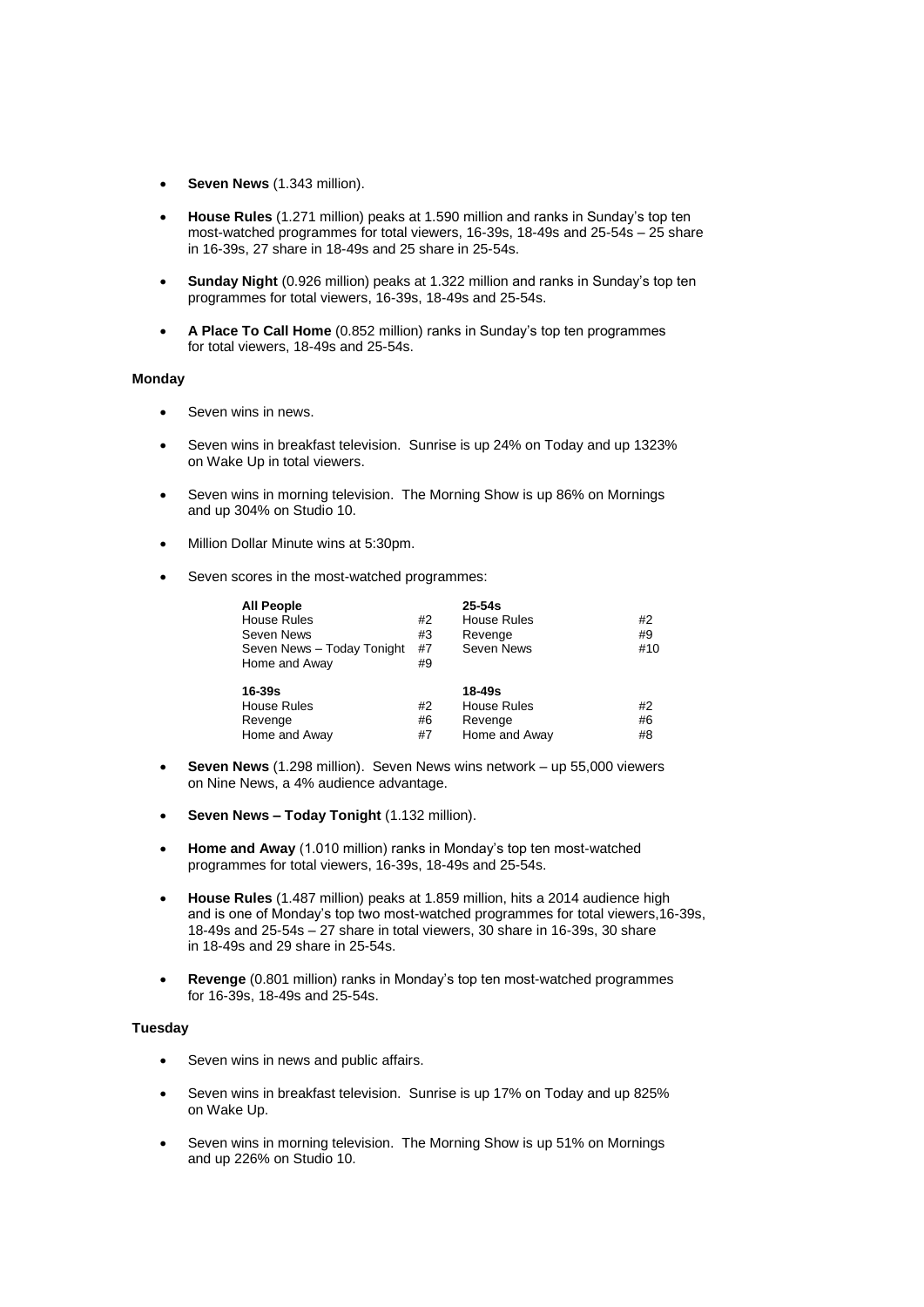- Seven wins in primetime on digital channels.
	- 7mate is the most-watched digital channel for total viewers, 16-39s, 18-49s and 25-54s.
- Million Dollar Minute wins @ 5:30pm.
- Seven scores in the most-watched programmes:

| <b>All People</b>          |     | $25 - 54s$         |     |
|----------------------------|-----|--------------------|-----|
| Seven News                 | #2  | House Rules        | #1  |
| Seven News - Today Tonight | #4  | Seven News         | #4  |
| <b>House Rules</b>         | #8  | Home and Away      | #9  |
| Resurrection               | #10 | Resurrection       | #10 |
| $16 - 39s$                 |     | $18 - 49s$         |     |
| <b>House Rules</b>         | #2  | <b>House Rules</b> | #2  |
| Home and Away              | #5  | Home and Away      | #5  |
| Resurrection               | #6  | Seven News         | #6  |
|                            |     |                    |     |
| Seven News                 | #7  | Resurrection       | #7  |

- **Seven News** (1.375 million). Seven News wins network up 178,000 viewers on Nine News, a 13% audience advantage.
- **Seven News – Today Tonight** (1.172 million). Seven News Today Tonight wins network.
- **Home and Away** (0.979 million) and wins in 16-39s and 18-49s.
- **House Rules** (1.146 million) peaks at 1.359 million and ranks in Tuesday's top two most-watched programmes for 16-39s, 18-49s and 25-54s.
- **Resurrection** (0.857 million) ranks in Tuesday's top ten most-watched programmes for total viewers, 16-39s, 18-49s and 25-54s.
- **Bogan Hunters on 7mate** (393,000) delivers the biggest audience for any entertainment programme in 7mate's history.

## **Wednesday**

- Seven wins in news and public affairs.
- Seven wins in primetime on primary channels.
	- Seven is number 1 for total viewers, 18-49s and 25-54s.
	- Seven is up 32% on Nine and up 51% on Ten in total viewers.
	- Seven is up 25% on Nine in 16-39s. Seven is up 24% on Nine and up 11% on Ten in 18-49s. Seven is up 16% on Nine and up 17% on Ten in 25-54s.
- Seven wins in primetime on combined audiences.
	- Seven's broadcast platform of Seven + 7TWO + 7mate is number 1 in primetime for total viewers, 18-49s and 25-54s.
	- Seven (Seven + 7TWO + 7mate) is up 19% on Nine (Nine + Go + Gem) and up 47% on Ten (Ten + One + Eleven) in total viewers.
	- Seven is up 5% on Nine in 16-39s. Seven is up 5% on Nine and up 2% on Ten in 18-49s. Seven is up 4% on Nine and up 9% on Ten in 25-54s.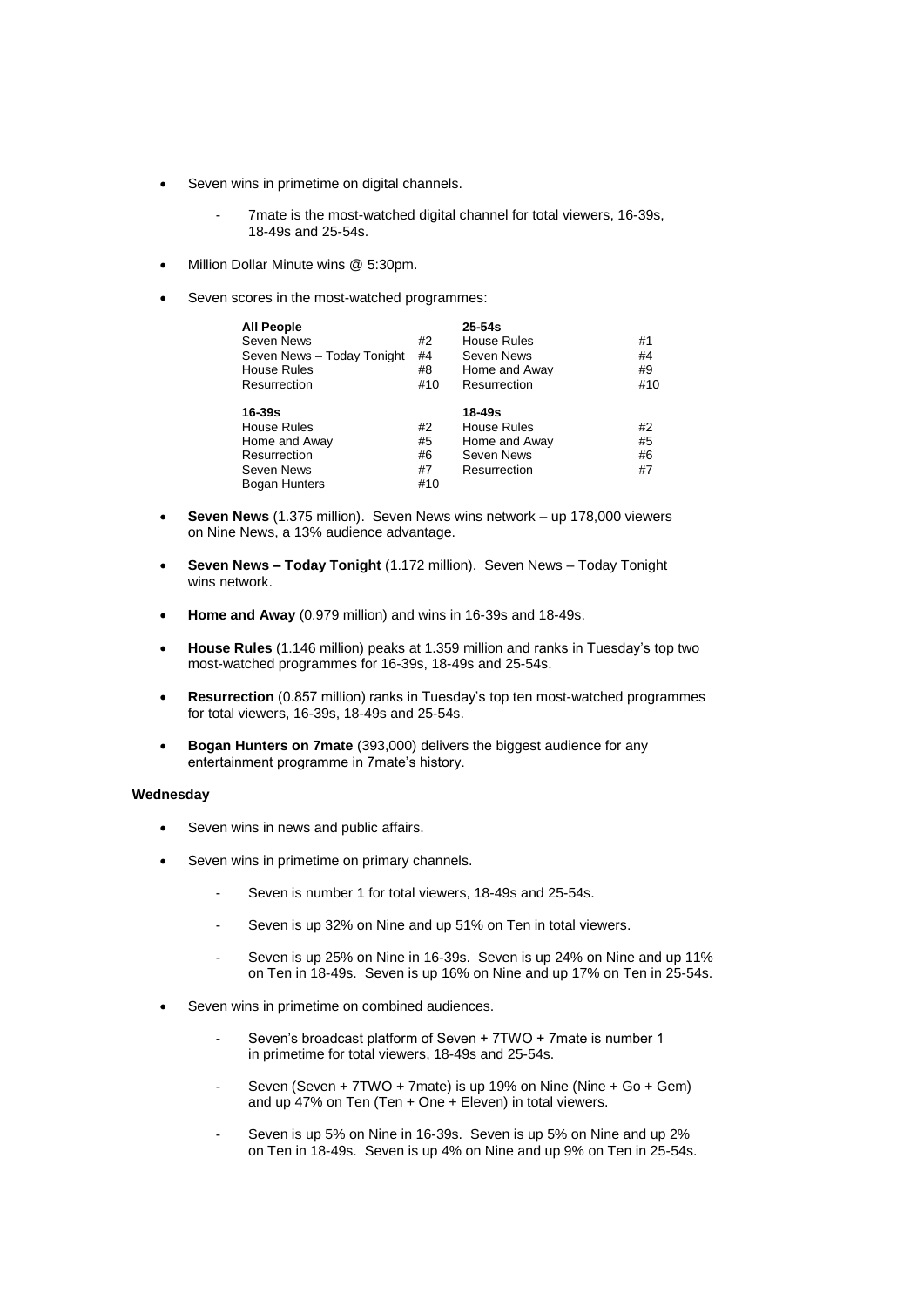- Seven wins in breakfast television. Sunrise is up 16% on Today and up 657% on Wake Up.
- Seven wins in morning television. The Morning Show is up 50% on Mornings and up 221% on Studio 10.
- Million Dollar Minute wins at 5:30pm.
- Seven scores in the most-watched programmes:

| <b>All People</b><br>Seven News<br>House Rules<br>Seven News Today Tonight<br>Home and Away<br><b>Million Dollar Minute</b> | #1<br>#2<br>#3<br>#7<br>#10 | $25 - 54s$<br>House Rules<br>Seven News<br>Seven News - Today Tonight<br>Home and Away | #1<br>#6<br>#8<br>#9 |
|-----------------------------------------------------------------------------------------------------------------------------|-----------------------------|----------------------------------------------------------------------------------------|----------------------|
| $16 - 39s$<br>House Rules<br>Home and Away<br>Seven News<br>Seven News - Today Tonight                                      | #1<br>#4<br>#7<br>#8        | 18-49s<br>House Rules<br>Home and Away<br>Seven News<br>Seven News - Today Tonight     | #1<br>#4<br>#7<br>#8 |

- **Seven News** (1.337 million). Seven News wins network up 188,000 viewers on Nine News, a 16% audience advantage.
- **Seven News – Today Tonight** (1.203 million). Seven News Today Tonight wins network – up 100,000 viewers on Nine News – 6:30pm, a 9% audience advantage.
- **Home and Away** (0.951 million) wins in 16-39s and 18-49s.
- **House Rules** (1.272 million) peaks at 1.528 million, dominates its timeslot, and is Wednesday's most-watched programme for 16-39s, 18-49s and 25-54s – 27 share in total viewers, 28 share in 16-39s, 28 share in 18-49s and 29 share in 25-54s.

# **Thursday**

- Seven wins in news and public affairs.
- Seven wins in breakfast television. Sunrise is up 16% on Today and up 730% on Wake Up.
- Seven wins in morning television. The Morning Show is up 50% on Mornings and up 142% on Studio 10.
- Seven wins in primetime on digital channels.
	- 7mate is the most-watched digital channel for 16-39s and 18-49s.
- Million Dollar Minute wins at 5:30pm.
- Seven scores in the most-watched programmes:

| <b>All People</b>            |     | $25 - 54s$                 |    |
|------------------------------|-----|----------------------------|----|
| Seven News                   | #1  | Home and Away              | #4 |
| Seven News - Today Tonight   | #3  | Seven News                 | #6 |
| Home and Away                | #4  | Seven News - Today Tonight | #7 |
| <b>Million Dollar Minute</b> | #10 |                            |    |
|                              |     |                            |    |
|                              |     |                            |    |
| $16 - 39s$                   |     | 18-49s                     |    |
| Home and Away                | #2  | Home and Away              | #2 |
| Seven News                   | #9  | Seven News                 | #6 |
| <b>Border Security</b>       | #10 | Seven News - Today Tonight | #9 |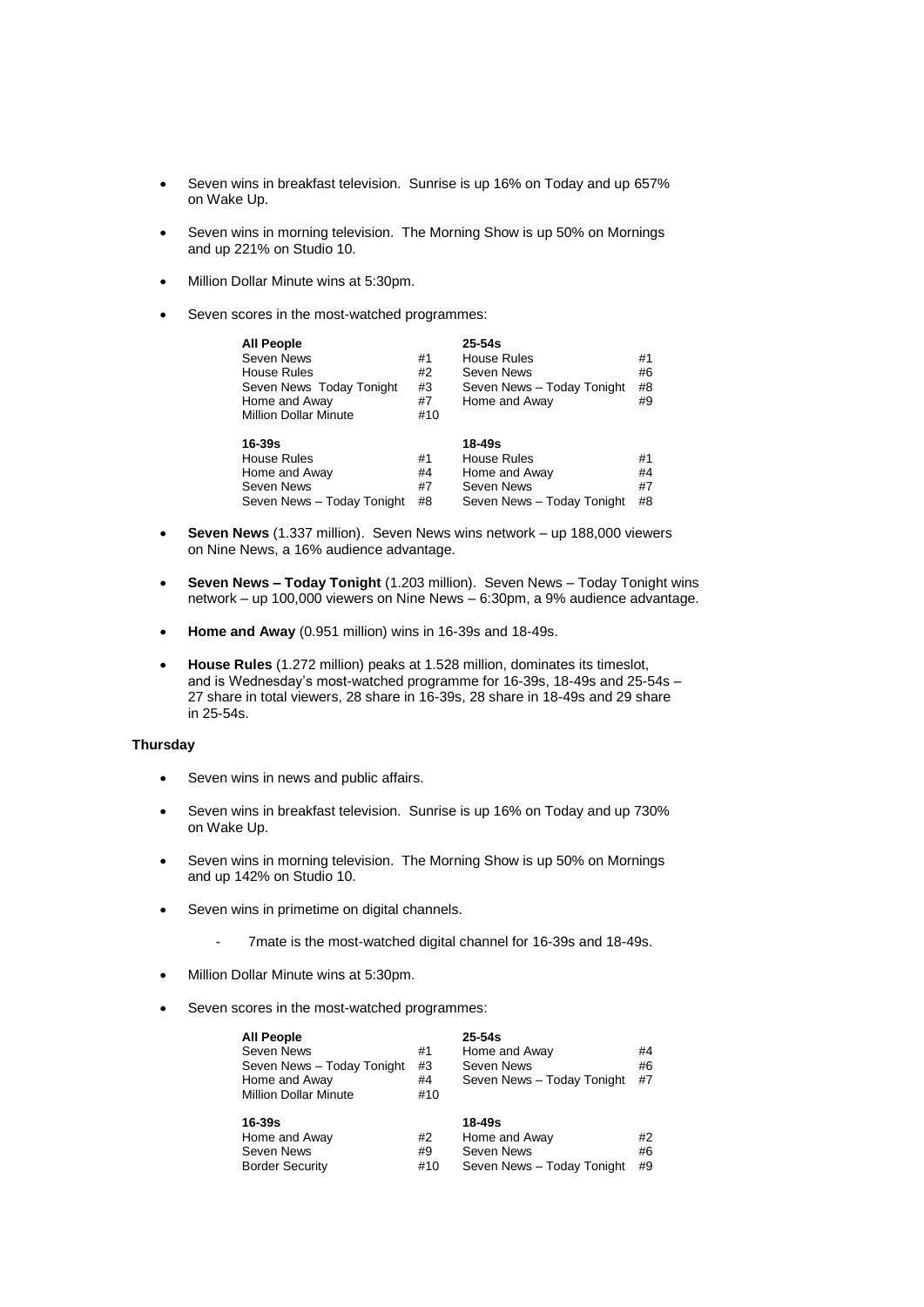- **Seven News** (1.229 million). Seven News wins network up 125,000 viewers on Nine News, an 11% audience advantage.
- **Seven News – Today Tonight** (1.083 million). Seven News Today Tonight wins network – up 113,000 viewers on Nine News – 6:30pm, a 12% audience advantage.
- **Home and Away** (0.972 million) wins in total viewers and is one of Thursday's top two most-watched programmes for 16-39s and 18-49s.

## **Friday**

- Seven wins in news and public affairs.
- Seven wins in primetime on primary channels.
	- Seven is number 1 for total viewers: up 5% on Nine and up 112% on Ten.
- Seven wins in breakfast television. Sunrise is up 10% on Today and up 468% on Today.
- Seven wins in morning television. The Morning Show is up 33% on Mornings and up 132% on Studio 10.
- Seven scores in the most-watched programmes:

| <b>All People</b><br>Seven News<br>Seven News - Today Tonight<br>Better Homes and Gardens | #1<br>#3<br>#7 | $25-54s$<br>Seven News<br>Seven News - Today Tonight<br><b>Better Homes and Gardens</b>   | #2<br>#4<br>#9 |
|-------------------------------------------------------------------------------------------|----------------|-------------------------------------------------------------------------------------------|----------------|
| 16-39s<br>Seven News<br>Seven News - Today Tonight                                        | #5<br>#7       | $18 - 49s$<br>Seven News<br>Seven News - Today Tonight<br><b>Better Homes and Gardens</b> | #3<br>#6<br>#9 |

- **Seven News** (1.084 million). Seven News wins network up 16,000 viewers on Nine News, a 1% audience advantage.
- **Seven News – Today Tonight** (0.956 million). Seven News Today Tonight wins network – up 19,000 viewers on Nine News – 6:30pm, a 2% audience advantage.
- **AFL on Seven: Friday Night Football** wins in total viewers, 16-39s, 18-49s and 25-54s across its primetime broadcast markets – 26 share in total viewers, 29 share in 16-39s, 28 share in 18-49s and 25 share in 25-54s.

## **Saturday**

- Seven wins in news.
- Seven wins in primetime on primary channels.
	- Seven is number 1 for total viewers, 18-49s and 25-54s.
	- Seven is up 48% on Nine and up 153% on Ten in total viewers.
	- Seven is up 40% on Nine and up 114% on Ten in 16-39s. Seven is up 36% on Nine and up 129% on Ten in 18-49s. Seven is up 39% on Nine and up 132% on Ten in 25-54s.